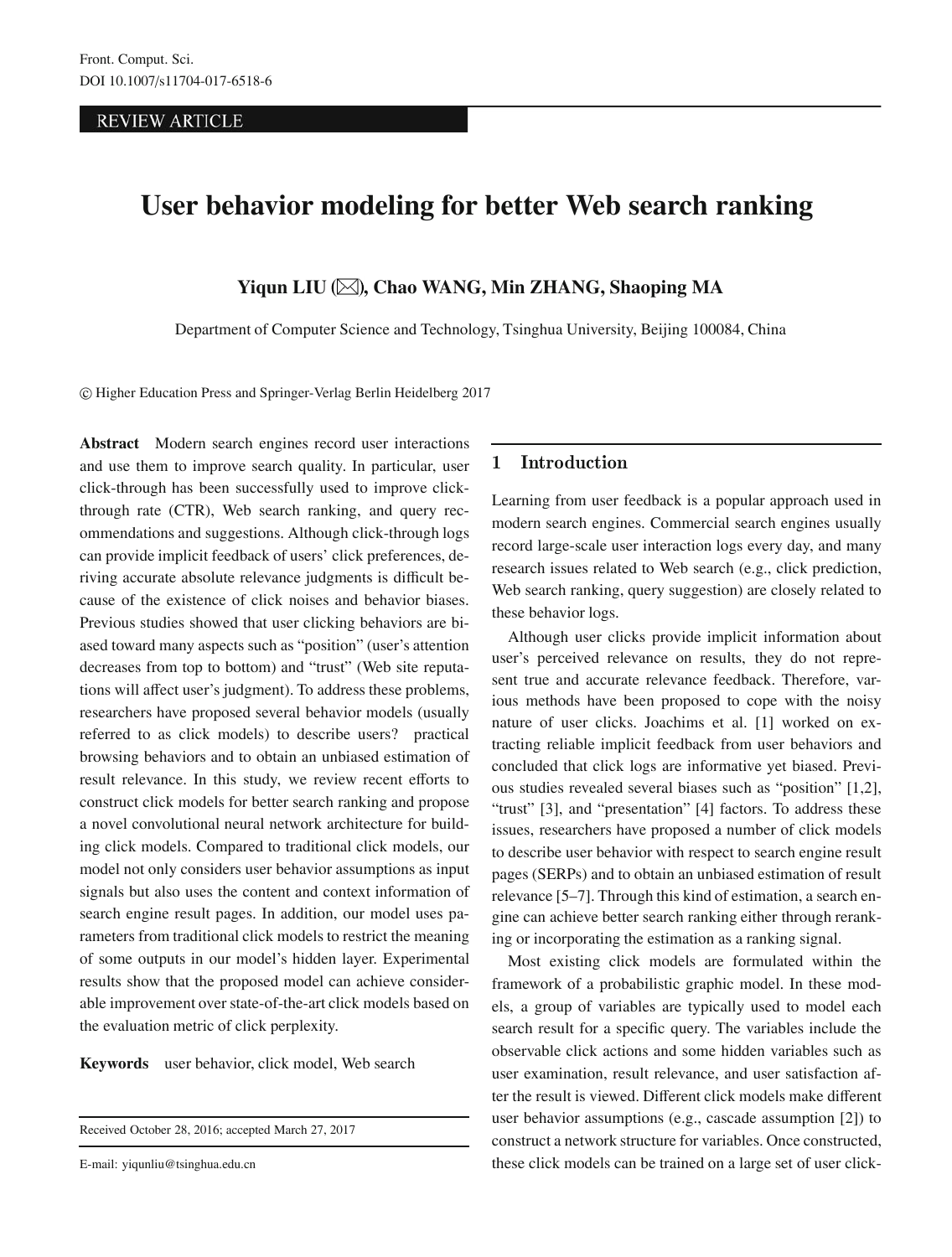through logs and can then be used to predict click probabilities for results or to rerank the search result list according to the inferred relevance.

Although these click models have achieved much success in click/relevance prediction for Web and sponsored searches, many limitations exist with the framework of probabilistic graphic model. The main limitation is that simple assumptions (e.g., cascade assumption) used to structure graphic models cannot account for complex user behaviors in a modern Web search, which are influenced by many other factors. Liu et al. [8] showed that behavior patterns are very different when users encounter different result presentation styles. Wang et al. [9] showed that in a majority of practical search sessions, users do not follow the top-down examination sequence as assumed in most existing models. If a probabilistic graphic model tries to consider all of these observed behavior patterns, it must add many new variables and edges. However, all such edges must be linked with explicit user behavior assumptions, even though designing realistic relationship with less obvious influence factors is difficult. For this reason, most existing click models only consider certain "important" user behavior assumptions and ignore others.

Among the factors ignored are result content and context features, which strongly influence user behaviors. The content information is usually referred to as caption information. Previous studies [10,11] showed that search users rely on this type of information to determine whether they should click on a result. They also found that the content of snippets affects user judgments on clicks. Regarding context information, it has been well documented [12,13] that search results are not independent; they can be similar or redundant. This factor considerably affects user click decisions. Despite the importance of these factors, few previous studies have attempted to incorporate them. Wang et al. [14] are among the first to consider content information for click modeling and have shown the effectiveness of combining both content and behavior information. Unfortunately, their work does not consider the relationships between different search results on the same SERP (result context information), and further extending their model is difficult.

The limitations of graphic models have clearly prevented us from incorporating more useful factors into click models. Therefore, we must use an alternative framework that is more flexible. In this work, we turn to the framework of deep neural networks (DNNs) [15]. A DNN effectively maps the meaning of one object (e.g., a search result) to a continuous representation space. In particular, it has been recently shown that convolutional neural networks (CNNs) can efficiently achieve

promising results in many NLP tasks based on learning from large input signals [16,17]. However, a deep learning framework is sufficiently flexible to incorporate various types of input signals without their relationships being manually defined. In fact, DNNs can be trained in an end-to-end manner. Thus, we can simply combine all possible influential features without expending considerable effort in feature engineering.

Some recent studies have successfully used CNN to model click behaviors during question-answering and sponsoredsearch tasks [18,20]. These CNN-based models predict relevance based on content. They use words in queries and results to generate a feature vector representation and then use a CNN framework to learn the relevance scores. These works demonstrated that a hierarchical semantic structure embedded in a query and document can be extracted using DNNs, and based on this, a good relevance/click prediction can also be learned.

Inspired by these studies, we propose a novel click model framework for general Web search based on a CNN architecture. The proposed model tries to combine information sources of result content, context information, and user behavior patterns to better predict click behaviors. We use distributional sentence models generated from content and context information as the basic input of CNN. These underlying sentence models work in parallel by mapping one query and ten corresponding results to their distributional vectors. The vectors are then used to learn the semantic similarity between them. User behavior patterns are then adopted as additional features and incorporated into a click model layer under certain regularization constraints to output click probabilities.

Our contributions in this study are:

- We review recent efforts both in modeling user click behaviors based on probabilistic graphic model frameworks and in improving search result ranking based on DNNs.
- Different from traditional probabilistic graphic model structures, a novel click model construction framework based on CNN is proposed. The proposed model incorporates result content, context, and user behavior information to model complex Web-search user behaviors.
- The proposed framework can be used to reconstruct most existing click models by introducing behavior assumptions into the hidden layer as regularization constraints, which leads to improved performance over the original models.

The remainder of the paper is organized as follows. Recent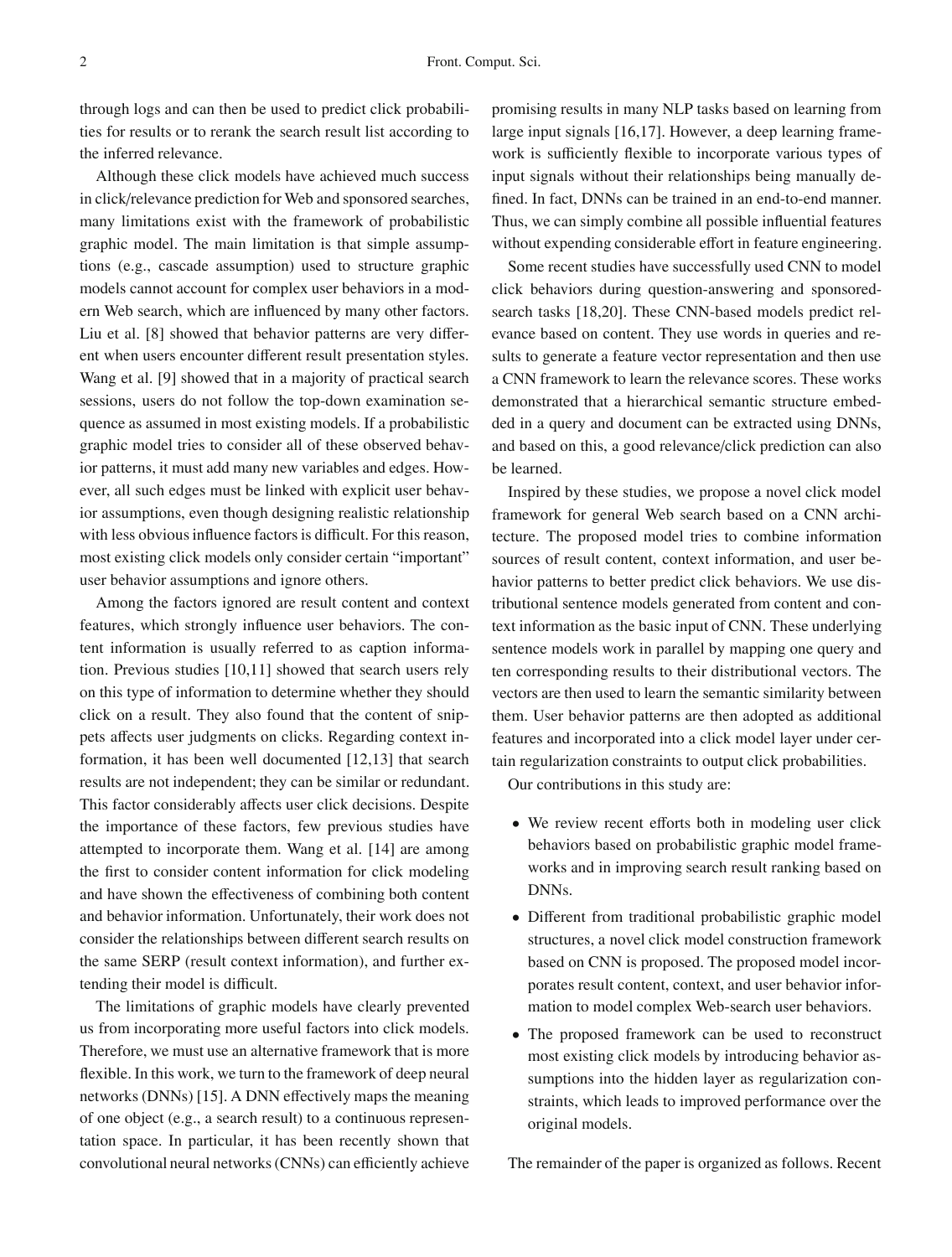efforts in constructing click models and adopting DNNs for behavior modeling are reviewed in Section 2. In Section 3, we formally introduce our new behavior model framework. In Section 4, we report our experiments on the proposed model and compare it with existing click models. Finally, we present the conclusion of our study and discuss future work in Section 5.

# **2 Recent efforts in click model constructions**

## 2.1 Position-based click models

Most click models adhere to the following examination hypothesis [2]: a document that is clicked on  $(C_i = 1)$  should satisfy  $(\rightarrow)$  two conditions: it has been examined  $(E_i = 1)$ and it is relevant  $(R<sub>i</sub> = 1)$  (most click models assume  $P(R<sub>i</sub> = 1)$ )  $1) = r_u$ , which is the probability of the perceived relevance). These two conditions are independent of each other.

$$
C_i = 1 \to E_i = 1, R_i = 1.
$$
 (1)

$$
E_i = 0 \to C_i = 0. \tag{2}
$$

$$
R_i = 0 \to C_i = 0. \tag{3}
$$

Following this assumption, the probability that a document will be clicked on is determined as follows:

$$
P(C_i = 1) = P(E_i = 1)P(R_i = 1).
$$
 (4)

As position-based click models do not consider click sequence, the click action is simply mapped to each search result's ranking position. Based on the assumption that a user's examination proceeds from a top to a bottom position, this type of click model naturally takes position bias into account.

Craswell et al. [2] proposed the cascade model, which assumes that as a user examines results from top to bottom sequentially, he or she immediately determines whether to click on a result:

$$
P(E_1) = 1. \tag{5}
$$

$$
P(E_{i+1} = 1 | E_i = 1, C_i) = 1 - C_i.
$$
 (6)

Here, the examination of the  $(i + 1)$ th result indicates the *i*th result has been examined but not clicked. Although the cascade model performs well in predicting click-through rates, this model is applicable only to a single-click scenario.

Extending the cascade hypothesis, the dependency click model (DCM) [5] tries to model user interactions within multi-click sessions. DCM assumes that a certain probability exists that a user will examine the next document after clicking on the current document, and this probability is influenced by the ranking position of the result. The DCM model

is characterized as follows:

$$
P(E_{i+1} = 1 | E_i = 1, C_i = 0) = 1,
$$
\n(7)

$$
P(E_{i+1} = 1 | E_i = 1, C_i = 1) = \lambda_i,
$$
\n(8)

where  $\lambda_i$  represents the preservation probability of the position *i*.

The user browsing model (UBM) [6] further refines the examination hypothesis by assuming that the event of a document being examined depends on both the preceding click position and the distance between the preceding and current click positions:

$$
P(E_i = 1 | C_{1 \cdots i-1}) = \lambda_{r_i, d_i}
$$
 (9)

where  $r_i$  represents the preceding click position and  $d_i$  is the distance between the current rank and *ri*.

The dynamic Bayesian network model (DBN) [7] is the first to consider presentation bias due to snippet (rather than ranking position). This model distinguishes the actual from the perceived relevance, in which the perceived relevance indicates the relevance represented by titles or snippets in SERPs, and the actual relevance is the relevance of the landing page. DBN is characterized by:

$$
P(R_i = 1) = r_u,\tag{10}
$$

$$
P(S_i = 1 | C_i = 1) = s_u, \tag{11}
$$

$$
P(E_{i+1}|E_i = 1, S_i = 0) = \lambda, \tag{12}
$$

where  $S_i$  indicates whether the user is satisfied with the *i*th document,  $s_u$  is the probability of the event,  $r_u$  is the probability of the perceived relevance, and  $\lambda$  represents the probability that the examination process will continue.

The click chain model (CCM) [21] uses Bayesian inference to obtain the posterior distribution of the relevance. In contrast to other existing models, this model introduces skipping behavior. CCM is scalable for large-scale click-through data, and experimental results show that it is effective for lowfrequency (also known as long-tail) queries.

Wang et al. [14] proposed the first click model that considers content information, and showed that such information is useful. They proposed a number of patterns to combine content with user behavior information. However, further extending their model beyond cascade browsing assumption is difficult.

In addition to these models based on result positions, the partially sequential click model (PSCM) [9] considers click sequence information. The PSCM model proposes two additional user behavior assumptions based on eye-tracking experiments. The first assumes that although the examination behavior between adjacent clicks can be regarded as locally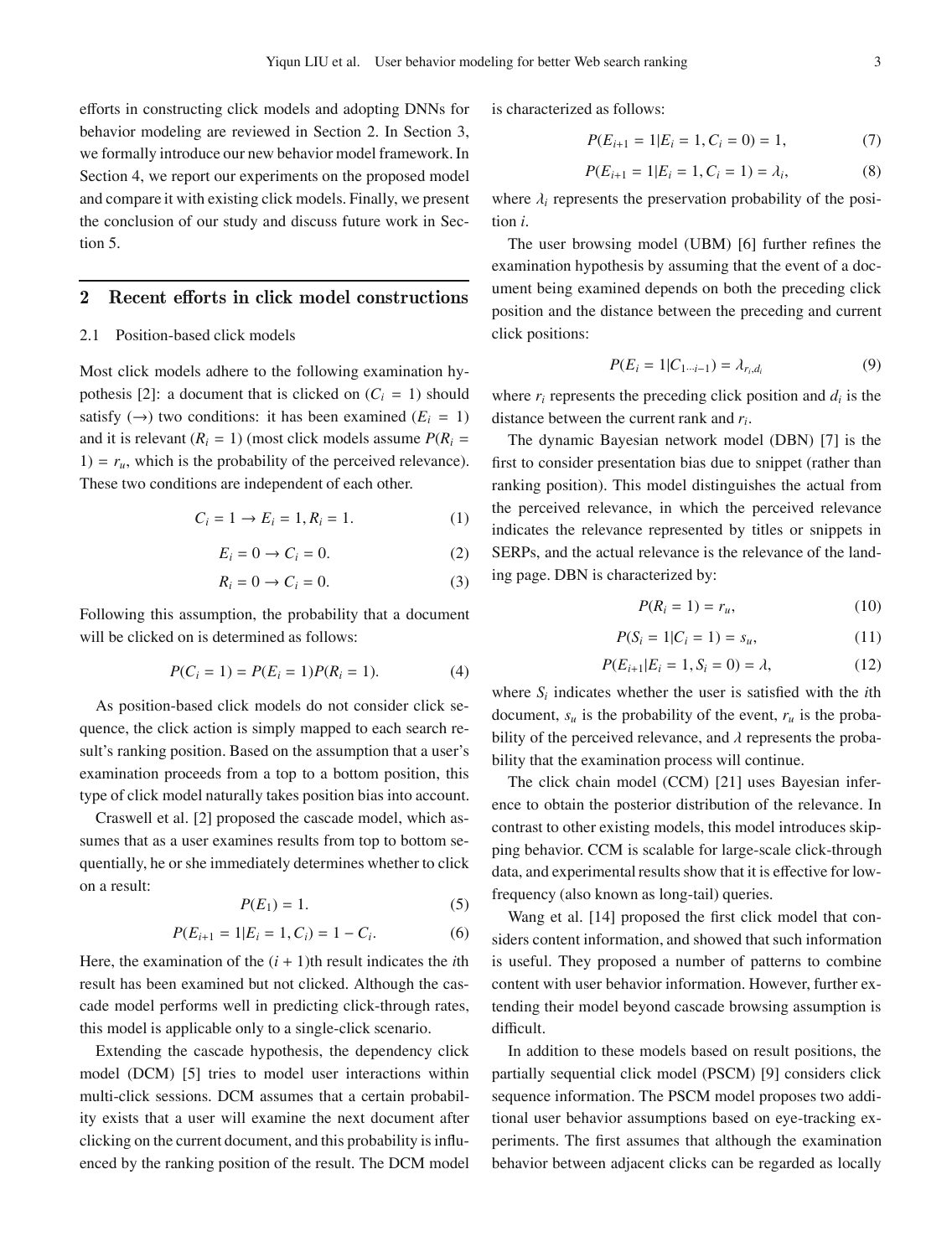unidirectional, users may skip some results while examining a single result at some distance from the current one following a certain direction. The second assumes that between adjacent clicks, users tend to examine search results without direction changes, and this direction is usually consistent with that of clicks.

$$
P(Ct|Ct-1,..., C1) = P(Ct|Ct-1).
$$
 (13)

$$
P(Ct = n|Ct-1 = m) =
$$
  
\n
$$
P(\overline{C}_m = 1, ..., \overline{C}_i = 0, ..., \overline{C}_n = 1).
$$
 (14)

$$
P(\overline{E}_i = 1 | C_{t-1} = m, C_t = n) =
$$
  
\n
$$
\begin{cases} \gamma_{imn}, m \le i \le n \text{ or } n \le i \le m; \\ 0, \text{ otherwise.} \end{cases}
$$
 (15)

$$
\overline{C}_i = 1 \Leftrightarrow \overline{E}_i = 1, R_i = 1. \tag{16}
$$

$$
P(R_i = 1) = \alpha_{uq}.\tag{17}
$$

The first equation encodes the *first-order click hypothesis*, whereas the second encodes the *locally unidirectional examination assumption* by restricting the examination to a oneway process from *m* to *n*.

This model distinguishes the result position from the examination order and achieves a better click prediction performance than do position-based click models.

#### 2.2 Temporal click models

In addition to click behaviors, the duration of click dwell time (the time the user spends on a clicked result) has also been regarded as an important feedback feature for relevance estimation because it clearly correlates with result-level satisfaction or document relevance [22–24]. Longer dwell time on a clicked page has traditionally been used to identify satisfied (SAT) clicks. Although click-through statistics can sometimes be misleading due to order and caption biases, click dwell time is a more robust measure.

Click dwell time has been successfully used in a number of retrieval applications (e.g., implicit relevance feedback [25] and re-ranking [26]). In those applications, SAT clicks are simply identified by some predefined time threshold (i.e., a click is SAT if its dwell time equals or exceeds that threshold). A dwell time equal to or exceeding 30s, as proposed in [24], has typically been used to identify clicks with which searchers are satisfied.

Because click dwell time is a critical feedback signal, some recent efforts have also tried to incorporate temporal information into constructing click models.

Xu et al. [27] first proposed a temporal click model (TCM) to model user click behavior for sponsored searches. They enumerated all possible permutations of click sequences for search results. This model can only handle two results/ads in a SERP. This means coping with an entire ranked result list as in other click models is impossible.

Wang et al. [28] introduced a partially observable Markov model (POM) to model arbitrary click orders. The POM model treats user examination events as a partially observable stochastic process. Although POM can model non-sequential behaviors, it only considers the examination transition at each position (i.e., different users and queries share the same examination sequence parameters). Therefore, this model cannot predict the click probability or relevance for a specific query, and thus cannot be used in a practical search environment. Because of this limitation, POM cannot be compared with other state-of-the-art click models such as UBM and DBN, which must predict click probability and relevance for a specific query-URL pair. It also makes the first-order examination assumption that the current examination behavior depends only on its previous examination step, which might not align with the real user behavior.

Xu et al. [29] proposed a temporal hidden click model (THCM) to cope with non-sequential click actions. They focused on revisiting behavior and assumed that, after a user clicks on a search result, a probability exists that he or she will examine previous results (bottom-up). However, their model was also based on a one-order Markov examination assumption and thus supposes that users examine results one by one during the examination process, which does not necessarily correspond to the practical user behavior.

In [30], Liu et al. proposed a time-aware click model (TACM) to extend the PSCM model. They introduced a new hidden state (satisfaction state): *S* =  $\langle S_0, S_1, S_2, \ldots, S_t, \ldots, S_T \rangle$ , where each  $S_t = 1$  means that, after a user's *t*th click, he or she has already obtained sufficient information and plans to finish the search process.

$$
P(C_t|C_{t-1},\ldots,C_1,St-1,\ldots,S_1)=P(C_t|C_{t-1},S_{t-1}).\quad(18)
$$

$$
S_{t-1} = 1 \to C_t = 0. \tag{19}
$$

$$
P(Ct = n|Ct-1 = m) =
$$
  
\n
$$
P(\overline{C}_m = 1, ..., \overline{C}_i = 0, ..., \overline{C}_n = 1).
$$
 (20)

$$
P(\overline{E}_i = 1 | C_{t-1} = m, C_t = n) =
$$
  
\n
$$
\begin{cases} \gamma_{imn}, m \le i \le n \text{ or } n \le i \le m; \\ 0, \text{ otherwise.} \end{cases}
$$
 (21)

$$
\overline{C}_i = 1 \Leftrightarrow \overline{E}_i = 1, R_i = 1. \tag{22}
$$

$$
P(R_i = 1) = \alpha_{uq}.\tag{23}
$$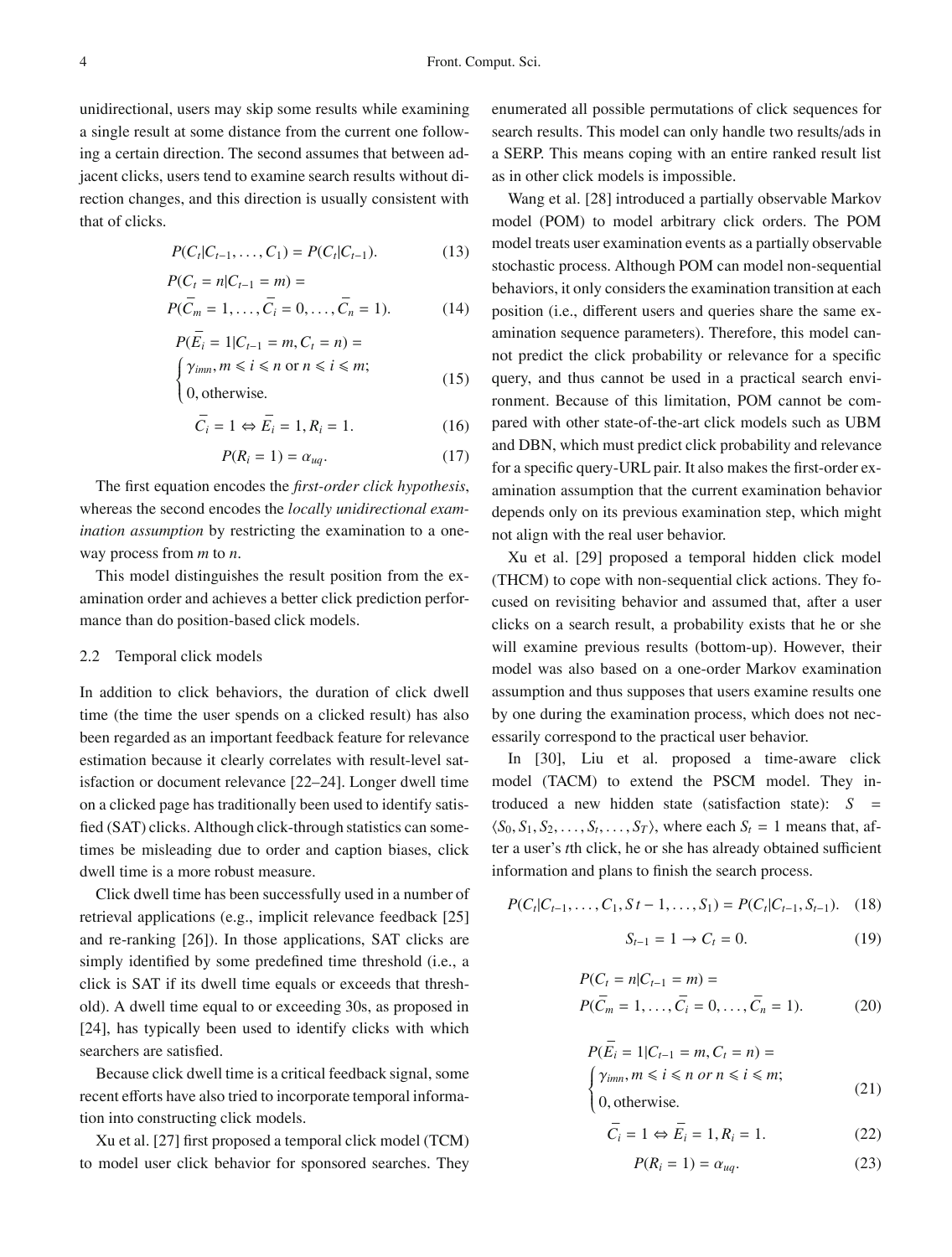$$
P(S_t = 1) = P(R_t = 1) \times F(DwellTime_t). \tag{24}
$$

We can see that the first and third equations still follow the *first-order click hypothesis* and *locally unidirectional examination assumption* as in the PSCM model. The second equation shows that the user may stop the browsing process if he or she feels satisfied. TACM also follows the examination hypothesis as described in most existing click models. α*uq* corresponds to the relevance of the document URL *u* at position *i* for the specific query *q*. We can see that click dwell time information is used to describe user information gains. Four kinds of mapping functions are typically adopted to measure information gain after a certain dwell time: linear, quadratic, exponential, and Rayleigh. Experimental results show that, of the four options, the exponential mapping function works the best.

## 2.3 Click modeling with neural networks

Unlike click models that utilize user behavior information to predict future clicks or result relevance, the application of DNNs in Web search mainly depends on result content information as the model input, in which the aim is to improve search ranking performance.

Recently, deep learning methods have been successfully applied to a variety of natural language processing (NLP) and information retrieval (IR) tasks [31–33]. By exploiting deep architectures, these techniques can discover the hidden structures in training data. In addition, features at different levels of abstraction can also be discovered for certain tasks. In [31], Salakhutdinov and Hinton extended the LSA model using a deep network (auto-encoder) to discover the hierarchical semantic structure embedded in queries and documents. They proposed a semantic hashing (SH) method that uses bottleneck features learned from the deep auto-encoder for information retrieval. Based on this work, Huang and Shen et al. [18,34] proposed a framework to develop a series of new latent semantic models with deep structures that project queries and results into a common low-dimensional space, where the relevance of a document given a query is regarded as the distance between the document and the query. Their deep structured semantic models are discriminatively trained by maximizing the conditional likelihood of the clicked documents given a query derived from click logs.

Although this model has performed well in relevance prediction, extending it to search environments that use non-Latin characters (e.g., Chinese, Japanese, or Korean (CJK)) is difficult. This is because the word hashing process is based on letter n-grams that cannot be implemented for nonLatin characters. Therefore, Liu et al. [20] proposed a new convolutional click prediction model (CCPM) for sponsored searches. This model can extract key local-global features from an input instance having varied elements and can be implemented for not only single but also sequential advertisement impressions. To the best of our knowledge, this is the first approach that attempts to leverage a CNN to determine click probability. However, this work still fails to consider the context information of results, which, according to many existing studies such as [12,13], is critical for user decisionmaking processes in search interactions. Moreover, unlike most models, this approach cannot predict result relevance and user examination information.

Zhang et al. [35] proposed a click prediction framework based on recurrent neural networks (RNN). This framework is designed for sponsored search and directly models the dependency on user sequential behaviors into the click prediction process through the recurrent structure in RNN. Borisov et al. [36] also proposed an RNN-based click model to model user sequential click behaviors. These models only consider click sequence information and ignore the effect of different click dwell times among click actions.

Severyn and Moschitti [19] proposed a deep learning architecture for reranking short texts. This model uses existing word embedding results to build a feature matrix for each query and answer. The authors then use the approach from [16] to compute the similarity of the query-answer pairs. The advantage of this model is that its architecture easily enables including additional features to improve learning performance. However, this framework cannot consider user behavior patterns or assumptions to improve learning performance.

Unlike these existing efforts in click model construction and IR-oriented deep learning studies, we choose the CNN as the framework for the new click model and use it to combine information sources from result content, context, and user behavior. The distinctive properties of our model are: (i) unlike existing works that can predict only single units of information (either click probability or result relevance), our framework can predict click probability, result relevance, and user examination information as efficiently as in traditional click models; (ii) we include the parameters learned from traditional click models as additional features and constraints in order to combine content information and user behavior patterns; (iii) unlike with existing solutions based on CNNs [19,20] that use point-wise learning strategies, we learn 10 results from a single SERP using a pair-wise strategy. This approach proves to be more effective than previous learning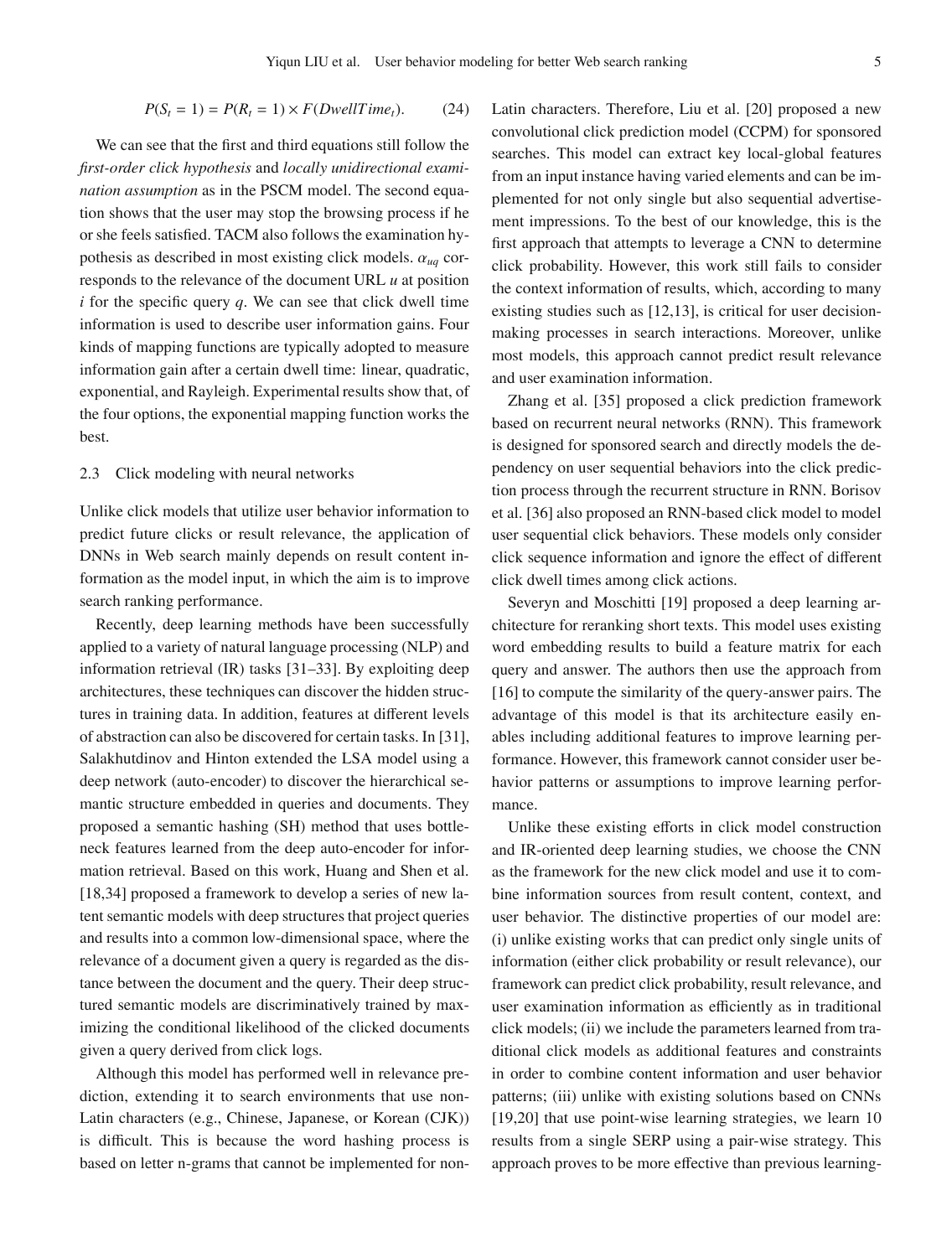to-rank studies.

# **3 DNN-based click model**

This section describes our DNN-based click model. Its main building blocks are  $T + 1$  distributional sentence models based on CNNs (1 for query, and *T* for corresponding results, where, in this study, *T* equals 10, representing the number of results on a SERP). These underlying sentence models work in parallel to map queries and documents to vectors, which are then used to learn the semantic similarity between each query-result and result-result pair. In this work, we use the titles of search results to represent their content, as incorporating the entire content is inefficient and may introduce too many noises.

The architecture of the proposed CNN architecture for mapping sentences to feature vectors is mainly inspired by the architectures used in [17,19,37] for performing various sentence classification tasks. The network (see Fig. 1) is composed of a single wide convolutional layer followed by nonlinearity and simple max pooling. Following the pooling process, the generated query-feature and result-feature vectors are used to compute content and context similarities. All features are combined with their behavior information and then grouped and mapped by the joint and hidden layers. Finally, the click model layer uses these features to generate the examination probability and relevance estimation for each result and then predict click probabilities. The network input are raw words that must be translated into real-valued feature vectors to be processed by subsequent layers of the network. This process is implemented using word embedding techniques. The framework of our model is shown in Fig. 1. We provide a detailed explanation of the main components of the proposed model as follows.

Unlike the models constructed in [35,36], that described in Fig. 1 adopts a CNN instead of an RNN structure. This is because focusing on the inter-relationship between results and queries is desirable, as this information is not considered by previous click models. RNN models capture the behavior sequential information in user sessions, but that model may have problems modeling sessions in which only one or a few clicks occur.



**Fig. 1** Architecture for the proposed DNN-based click model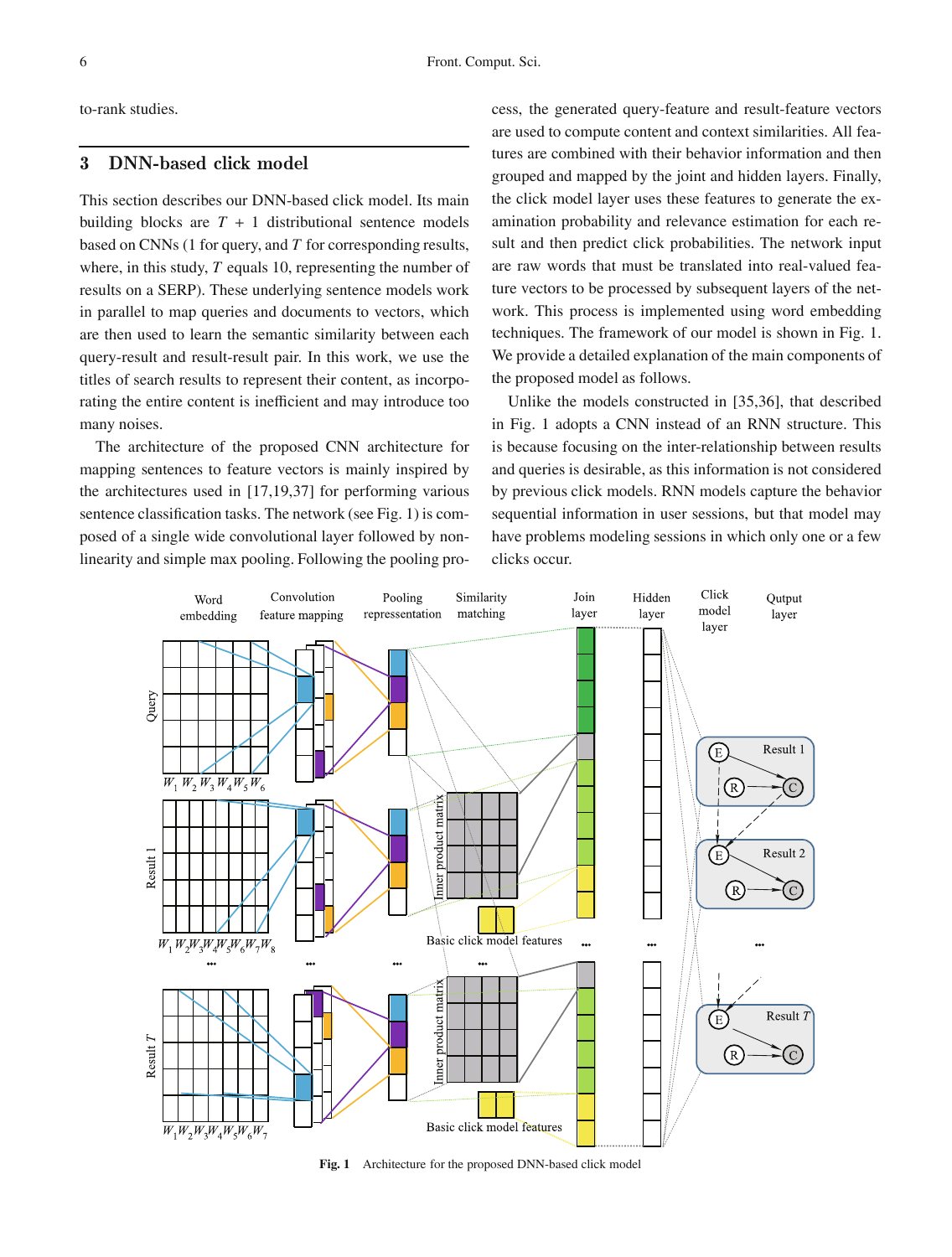### 3.1 Sentence matrix construction

Several methods are used to generate content-based features for a given query or result. Huang et al. [18] proposed a wordhashing method that is based on the letter n-grams of a given text. Liu et al. [20] proposed a word-embedding method that uses embedding vectors to represent each word of a given textual document. As we mentioned in Section 2, the letter *n*-gram method is not well adapted to non-Latin language environments. Considering the fact that nearly all major commercial search engines provide services in CJK languages, choosing a word-embedding method to generate a sentence matrix is applicable.

In the proposed framework, one sentence *s* is treated as a sequence of words:  $[w_1, w_2, \ldots, w_{|s|}]$ , where each word *w* is drawn from a vocabulary *V*. Words are represented by distributional vectors *W* looked up in a word-embedding matrix  $W \rightarrow |V|$  that is formed by concatenating the embeddings of all words in *V*. In our study, the word-embedding dataset is trained by a commercial search engine company that utilizes more than 10 million Web pages with open-source tools developed by Mikolov et al. [38]. The dimension of each word vector was  $n = 100$  in our experiments.

For convenience in lookup operations in *W*, words are mapped to integer indices  $1, 2, \ldots, |V|$ . For each input sentence *s*, we build a sentence matrix *S*, where each value  $v_{ij}$ in column *j* and row *i* represents the *i*th element of a wordembedding vector  $w_i$  at the corresponding position  $j$  in a sentence:

$$
S = \begin{Bmatrix} v_{00} & \cdots & v_{s0} \\ \vdots & & \vdots \\ v_{0n} & \cdots & v_{sn} \end{Bmatrix}.
$$
 (25)

The aim of the convolutional layer is to extract patterns (i.e., discriminative word sequences found within input sentences) that are common throughout the training instances. We use the *wide* type to compute the boundary in the sentence matrix as done in Kalchbrenner et al. [37]. The benefits of the *wide* type is that wide convolution can better handle words at boundaries, thereby giving equal attention to all words in the sentence. This is in contrast to narrow convolution, where words that are near boundaries are seen fewer times. More importantly, wide convolution also guarantees that valid values are always generated even when *s* is shorter than the filter size *m*.

To enable the network to learn non-linear decision boundaries, each convolutional layer is typically followed by a nonlinear activation function  $\alpha$ () applied element-wise to the output of the preceding layer. Nair and Hinton [39] showed that a rectified linear unit has considerable benefits over *sigmoid* and *tanh* by overcoming some of their shortcomings. Therefore, we choose to use a rectified linear unit  $max(0, x)$  in our proposed framework.

#### 3.2 Pooling

For most DNN implementations, two common choices are usually employed in the pooling operation: average and max. Both operations are applied to columns of the feature mapping matrix by mapping them to a single value. The max pooling method is used more widely and does not suffer from the drawbacks of weakening strong activation values [40].

Because the purpose of our model is to test the effectiveness of combining CNN with click models, we test only the max pooling strategy in our model. Future work will include the testing of other pooling methods such as k-max pooling [37].

#### 3.3 Content and context similarity calculation

In the previous process, our model learns to map input sentences to vectors, which can then be used to compute the similarities between the query and results. Therefore, we use the vectors generated from the pooling step to compute the query-result similarity and result-result context influence. Supposing that each SERP contains  $T$  results ( $T = 10$  in general), we can calculate *T* query-result similarity scores and  $T \times (T - 1)/2$  result-result influence scores.

Given the vectors of our model after processing queries and results in the pooling step, the resulting vector representations  $x_q$  and  $x_{d_i}$  for the *i*th result in SERP can be used to compute a similarity/influence score. We follow the approach of Bordes et al. [41] that defines the similarity between  $x_a$  and  $x_d$  as follows:

$$
Sim(x_q, x_{d_i}) = x_q^{\text{T}} M_{qr} x_{d_i},
$$
  
\n
$$
Sim(x_{d_i} x_{d_j}) = x_{d_i}^{\text{T}} M_{rr} x_{d_j},
$$
\n(26)

where  $M_{ar}$  and  $M_{rr}$  are hidden matrices to be trained during the training process. These two equations can be viewed as a model of the noisy channel approach from machine translation, which has been widely used as a scoring model in information retrieval and question answering [42]. In this model, we seek a transformation of the candidate result that is closest to the input query.

#### 3.4 Joint layer

The joint layer is used to incorporate user behavior information into our model framework. For each query and *T* results in a session, most existing click models can provide the ex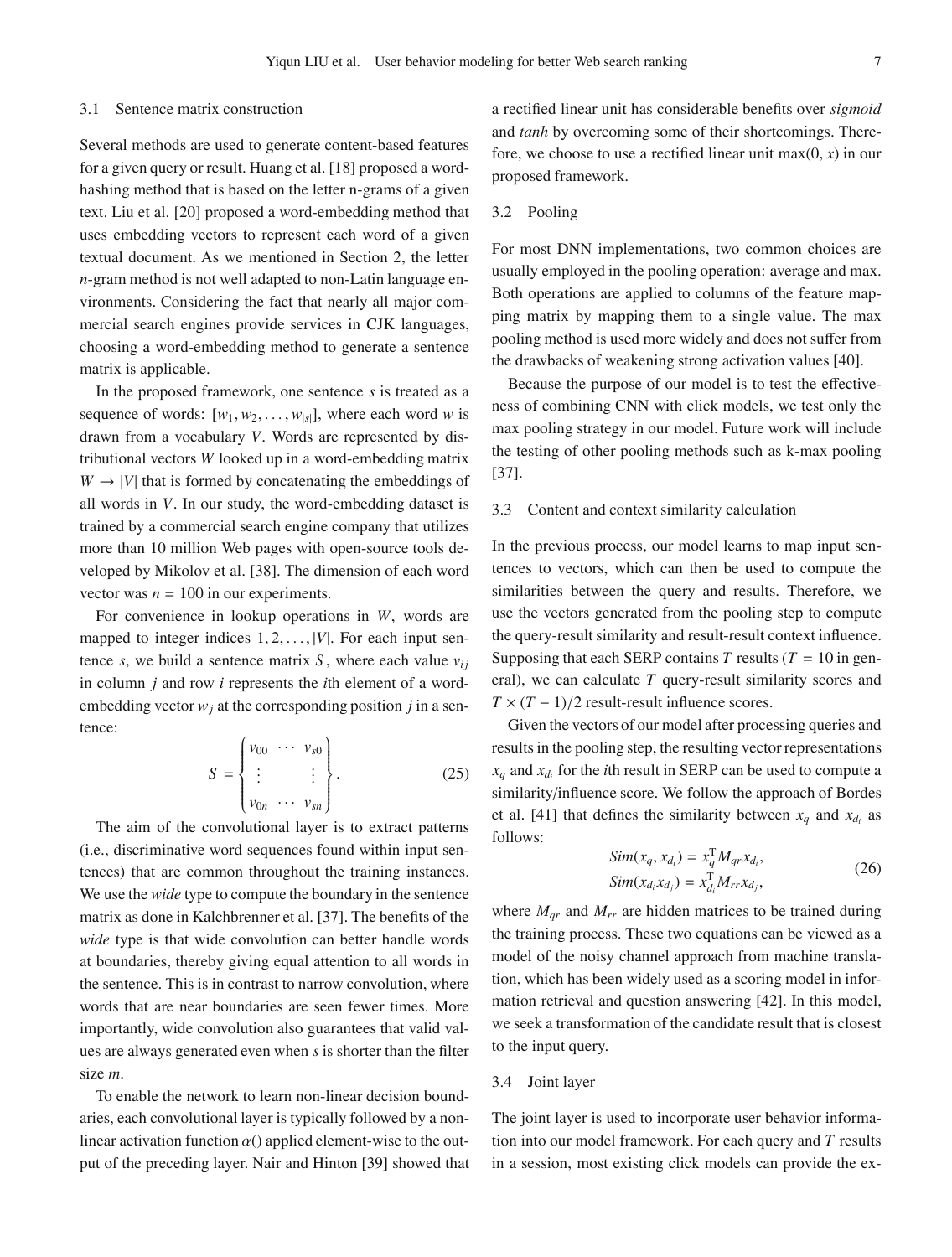amination probability and relevance for each result after the training processes. Therefore, we use the examination probability and relevance score as additional features to enrich our model.

The joint layer concatenates all intermediate vectors, the similarity score, and additional features into a single vector:

$$
x_{joint} = [x_c; x_m],
$$
  
\n
$$
x_c = [x_{content}; x_{context}],
$$
  
\n
$$
x_{content} = [x_q; x_d; i, j = 1, 2, ..., T],
$$
  
\n
$$
x_{context} = [Sim(x_q, x_d); Sim(x_d, x_d); i, j = 1, 2, ..., T],
$$
  
\n
$$
x_m = [E_i; R_i, i = 1, 2, ..., T],
$$
\n(27)

where  $x_c$  represents the feature from content and context information, and  $x_m$  represents the feature from the traditional click model.

This vector is then passed through a fully connected hidden layer, which allows us to model interactions between the components of the joined representation vector. The hidden layer computes the following transformation:

$$
\alpha(w_h \times x_{joint} + b) \tag{28}
$$

where  $w_h$  is the weight vector of the hidden layer and  $\alpha()$ is the non-linearity. Our model includes an additional hidden layer immediately preceding the click model layer to enable interactions between the components of the intermediate representation to be modeled. Finally, the output of the hidden layer is fed to the click model layer, which generates the final click probabilities.

#### 3.5 Click model layer

The nodes in the click model layer are divided into two different groups. One group represents examination and the other represents relevance. The final click probability is generated by the *examination hypothesis*[2] that most click models use:

$$
P(Click = 1) = P(E = 1) \times P(R = 1).
$$
 (29)

The examination probability and relevance is mapped by a sigmod function from the input feature:

$$
P(E = 1) = \frac{1}{1 + e^{-1 \times [\lambda \times (x_c^{\mathrm{T}} \theta_c) + (1 - \lambda) \times (x_m^{\mathrm{T}} \theta_m)]}},
$$
(30)

$$
P(R = 1) = \frac{1}{1 + e^{-1 \times [\lambda' \times (x_c^T \theta_c') + (1 - \lambda') \times (x_m^T \theta_m')]}},
$$
(31)

where  $\theta_c$ ,  $\theta'_c$ ,  $\theta_m$ ,  $\theta'_m$  are weight parameters used to combine all feature values, and  $\lambda$ ,  $\lambda'$  are weight parameters for balancing the influence of content and click model features.

Although neural networks have a strong capacity for learning complex decision functions, they tend to overfit, especially on small datasets. To mitigate the overfitting problem, we augment the cost function using l2-norm regularization terms for the parameters of the network.

We also adopt another regularization strategy to restrict the meaning of both examination and relevance nodes. We use the input click model features to restrict the output of each node:

$$
cost = C_e \times \sum [||P(E_i = 1) - x_{E_i}||^2]
$$
  
+ $C_r \times \sum [||P(R_i = 1) - x_{R_i}||^2]$ , (32)

where *xexamination*, *xrelevance* are examination and relevance features from  $x_m$ , and  $C_e$ ,  $C_r$  are hyperparameters to balance the importance of restrictions. In our experiments, we set  $C_e = C_r = 0.5$ .

The model is trained to minimize the cross-entropy cost function:

$$
Loss = cost + C||\theta||^2 - \sum [y_i \log P(Click_i = 1) + (1 - y_i) \log(1 - P(Click_i = 1))],
$$
\n(33)

where  $y_i = 0$ , 1 is the real click information and  $\theta$  contains all the parameters optimized by the network.

# **4 Experiments**

The previously described model can be built on most probabilistic-graphic-model-based click models. Therefore, we choose two of them to show the effectiveness of our proposed framework. The first is the UBM model, which is a popular click model and shows good performance across different application scenarios [6,7,43]. The second is the PSCM model [9], which considers non-sequential user behaviors and produces good results.

Two groups of experiments were performed to test the effectiveness of our model. First, we evaluated the click model in terms of predicting click probabilities (click perplexity) from search logs, which is a widely adopted metric to evaluate click model performances [6,7,29]. Then, we used the predicted relevance as a signal for document ranking and evaluated each click model's ranking performance using traditional IR metrics (in this study, NDCG [44]).

## 4.1 Experimental setups

Zhang et al. [35] were among the first to use DNN in click prediction with search engine logs. We implemented this so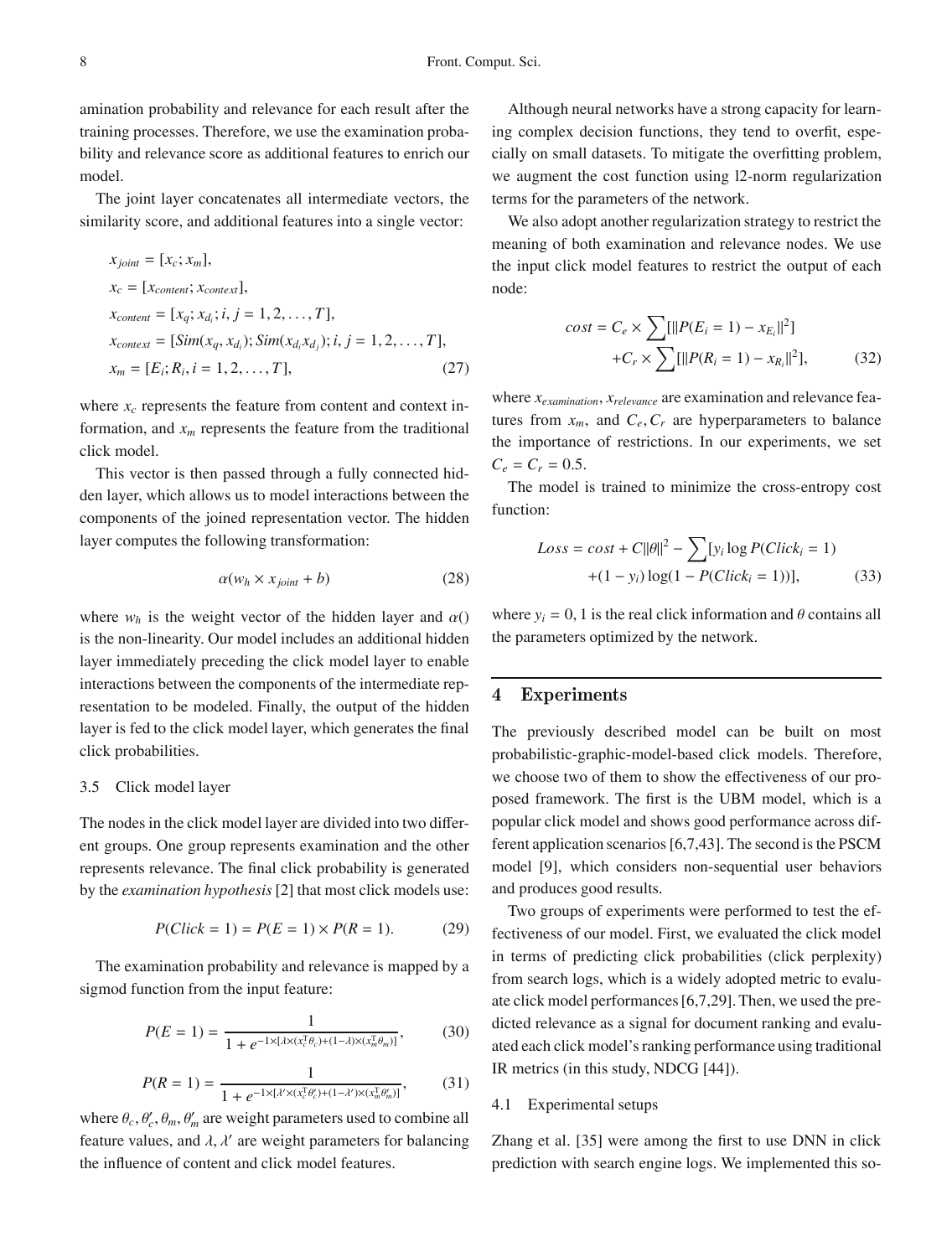called RNN model as a baseline to which our model is compared. In addition to the features used in the original model [35], we also added features mentioned in Section 3.4 to this RNN-MODEL for a fair comparison. We found that these features can improve the model's performance.

For other baseline models (UBM and PSCM), we used the open source implementations from Wang et al. [9]. Two new click models, DEEP-UBM-ALL and DEEP-PSCM-ALL, were built from UBM and PSCM using our framework as described in Section 3. For the purpose of testing the effectiveness of our feature grouping strategy (using content, context, and user behavior information in different layers), we removed some feature groups to show their impact on the features. The first group used only the content features (i.e., without  $x_m$  and  $x_{context}$ , and referred to as DEEP-UBM-T and DEEP-PSCM-T). The second group used the content and context features (i.e., without  $x_m$  and referred to as DEEP-UBM-TC and DEEP-PSCM-TC). Although these models did not employ traditional click model outputs as features  $(x_m)$ , they still used them as constraints (Section 3.5). Therefore, DEEP-UBM-T and DEEP-PSCM-T (DEEP-UBM-TC and DEEP-PSCM-TC) still managed to predict different click probabilities.

To evaluate the click models, we utilized sample commercial search logs from a popular commercial search engine. We collected eight days worth of logs between April and May 2015, and filtered out the queries with too many or too few sessions, as commonly done in most click modeling studies. Detailed statistics about the dataset can be found in Table 1.

**Table 1** Statistics on the query log dataset

| #Distinct queries | #Distinct URLs | #Sessions |
|-------------------|----------------|-----------|
| 227,651           | 1.259.272      | 6.525.520 |

## 4.2 Evaluation of click prediction

We split all query sessions into training, developing, and testing sets at a ratio of 50% : 20% : 30% as done in previous studies [19].

Click perplexity [4] measures the probability of the actual click events occurring during each session and at each position.

$$
Perplexity_i = 2^{-\frac{1}{N}\sum_j^N (C_i \log p_i + (1 - C_i) \log(1 - p_i))}, \quad (34)
$$

where *Perplexityi* is the perplexity score in the *i*th result position,  $N$  is the total session count,  $C_i$  is the actual user click information, and  $p_i$  is the predicted click probability. The overall click perplexity score is the average of all positions (10 in our dataset).

Click perplexity indicates how well a model can predict clicks. A smaller perplexity value indicates a better modeling performance, where the value reaches 1 in the ideal case. The improvement of click perplexity  $CP_1$  over  $CP_2$  is usually calculated as  $\frac{CP_2 - CP_1}{CP_2 - 1} \times 100\%$  [4,43].

Table 2 presents the overall click perplexity of each model. Note that all differences are statistically significant based on a t-test with *p*-*value* < 10−5. We can see that DEEP-PSCM-ALL achieved the best overall results among all click models and that both deep structured click models (DEEP-PSCM-ALL and DEEP-UBM-ALL) achieved better performance than did the respective baseline models (PSCM and UBM). We also observed that the RNN-MODEL [35] did not achieve a better performance than in the other models. The main reason may be that for most users in our dataset, a login was not required. In addition, forming very long action sequences as in [35] was not possible. Considering that DEEP-RNN used the same dataset and behavior/content features as in our model, we believe that it was a fair comparison and that RNN-MODEL may not work for datasets that do not have long behavior sequences.

Table 2 Overall click perplexity of each model

| Model         | Perplexity | Improvement/ $%$   |
|---------------|------------|--------------------|
| RNN-MODEL     | 1.588      |                    |
| <b>PSCM</b>   | 1.413      |                    |
| DEEP-PSCM-T   | 1.401      | $+2.8$ (VS. PSCM)  |
| DEEP-PSCM-TC  | 1.399      | $+3.2$ (VS. PSCM)  |
| DEEP-PSCM-ALL | 1.013      | $+96.9$ (VS. PSCM) |
| UBM           | 1.289      |                    |
| DEEP-UBM-T    | 1.401      | $-38.8$ (VS. UBM)  |
| DEEP-UBM-TC   | 1.400      | $-38.3$ (VS. UBM)  |
| DEEP-UBM-ALL  | 1.145      | $+49.9$ (VS. UBM)  |

We noticed that the PSCM's overall performance was worse than that of UBM, whereas our DEEP-PSCM-ALL model achieved better performance than the DEEP-UBM-ALL model. We conducted further analysis on different result positions. Table 3 shows perplexities in different positions. We noticed that the PSCM model achieved better performance than did the UBM model on top positions (1 and 2). These results were consistent with those shown in [9]. When we examined closely the UBM model's output, we found that the UBM model tended to predict very small click probability for all sessions in bottom positions. Because users rarely click on bottom positions, the perplexity scores for these bottom positions were small. By contrast, PSCM tended to predict different click probabilities for different sessions in bottom positions. Although the PSCM model received a larger perplexity score penalty for those non-click sessions in bottom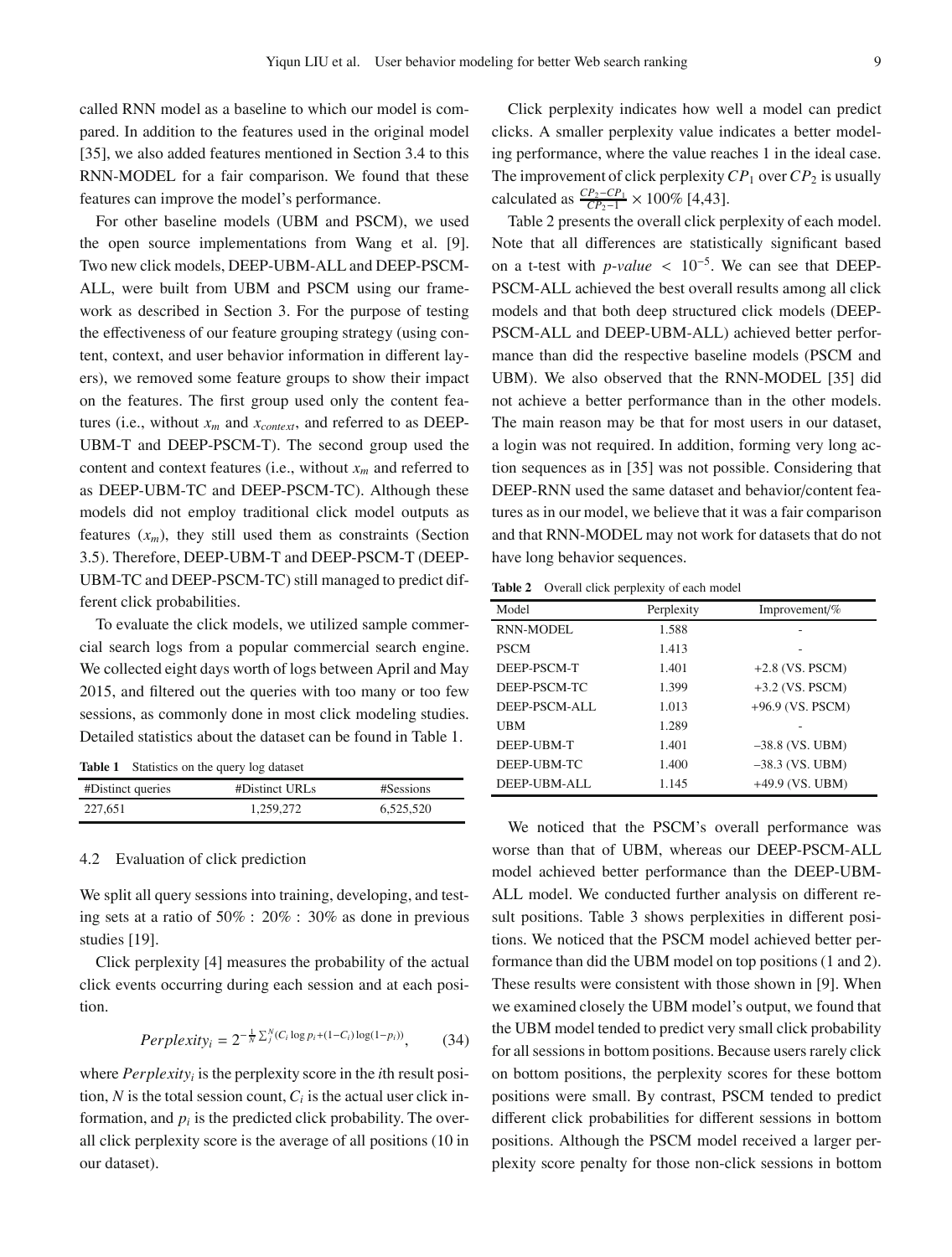positions, it received a much smaller perplexity score penalty for sessions with clicks in bottom positions. Therefore, the PSCM model provided stronger features than did the UBM model, as the features from the UBM model in bottom positions were nearly the same for all sessions. According to Table 3, DEEP-PSCM-ALL achieved the best performance among all positions compared to other click models. We also observed that our proposed framework improved click prediction performance in most positions compared with the baseline click models, especially for top positions.

We also discovered that our model continually performed better as it properly incorporated content, context, and user behavior information (DEEP-X-T, DEEP-X-TC and DEEP-X-ALL). For the UBM model, if we considered only content and context information (DEEP-UBM-T and DEEP-UBM-TC), the performances were worse than in the baseline model (UBM). For the PSCM model, if we considered only content and context information (DEEP-PSCM-T, DEEP-PSCM-TC), the performances were slightly better than in the baseline model (PSCM). As the improvement was minimal, we could conclude that user behavior information was critical and, thus, our model cannot perform competitively with traditional click models when using a simple application of content-based DNN methods. Our model was built to combine content and user behavior information in different layers. Our experimental results revealed that this strategy can achieve a better performance than can existing methods.

To analyze further the influence of incorporating content and context information into click models, we show a case study in Fig. 2 from our experimental dataset. In this case, a user searched for "the official website of China's railway ticketing service" and clicked the top three results in the corresponding SERP. In Fig. 2, we display the top five results and show the examination probabilities estimated by each click model (UBM, DEEP-UBM, PSCM, and DEEP-PSCM). A warmer font color means a higher examination probability. We can see that our proposed models (DEEP-UBM and DEEP-PSCM) predicted much lower examination

**Table 3** Click perplexity of different models in different result ranking positions

|                       |         |         |         | 4       |         | $\sigma$ |         |         |         | 10      |
|-----------------------|---------|---------|---------|---------|---------|----------|---------|---------|---------|---------|
| <b>RNN-MODEL</b>      | 3.8786  | 1.8685  | .5566   | 1.4152  | 1.3191  | 1.2356   | 1.1848  | 1.1538  | 1.1360  | 1.1302  |
| <b>PSCM</b>           | 1.2720  | 1.4798  | .4932   | l.4780  | 1.4542  | 1.4253   | .4012   | 1.3839  | 1.3722  | 1.3657  |
| DEEP-PSCM-ALL         | 1.0005  | 1.0009  | 1.0011  | 1.0012  | 1.0014  | 1.0017   | 1.0051  | 1.0203  | 1.0462  | 1.0489  |
| Impr. $(VS. PSCM)/\%$ | $+99.8$ | $+99.8$ | $+99.8$ | $+99.7$ | $+99.7$ | $+99.6$  | $+98.7$ | $+94.7$ | $+87.6$ | $+86.6$ |
| <b>UBM</b>            | 1.7562  | 1.6006  | .4144   | 1.3154  | 1.2362  | 1.1707   | 1.1294  | 1.1024  | 1.0861  | 1.0774  |
| DEEP-UBM-ALL          | 1.0104  | 1.1647  | 1.1902  | 1.2174  | 1.2341  | 1.1807   | 1.1425  | 1.1143  | 1.0975  | 1.0949  |
| Impr. (VS. UBM)/ $%$  | $+98.6$ | $+72.6$ | $+54.1$ | $+31.1$ | $+0.9$  | $-5.9$   | $-10.1$ | $-11.6$ | $-13.3$ | $-22.6$ |

| 12306:the Official Website of China's Railway Ticketing Service<br>12306火车票订票官网<br>×<br>© 相关推荐:<br>铁路订票网                                                                                                                                                                                                                                  | <b>UBM</b><br>Examination<br>Probability | DEEP-UBM<br>Examination<br>Probability | <b>PSCM</b><br>Examination<br>Probability | DEEP-PSCM<br>Examination<br>Probability | User<br>Clicked |
|-------------------------------------------------------------------------------------------------------------------------------------------------------------------------------------------------------------------------------------------------------------------------------------------------------------------------------------------|------------------------------------------|----------------------------------------|-------------------------------------------|-----------------------------------------|-----------------|
| China's Railway Ticketing Service Center<br>铁路客户服务中心 雷哥<br>中国铁路客户服务中心网站是铁路服务客户的重要窗口,将集成全路客货运输信息,为社会和铁<br>路客户提供客货运输业务和公共信息查询服务。客户通过登录本网站,可以查询旅客<br>根证书 客户信箱 货运服务 铁路常识<br>铁路客户服务中心 - www.12306.cn/hweb/ -:<br>:2/10 - 2015-9-30 - 快照 - 预览                                                                                                   | 0.999                                    | 0.999                                  | 0.999                                     | 0.998                                   | V               |
| Booking Ticket Passenger Service Railway Ticketing Service Center<br>车票预订   客运服务   铁路客户服务中心<br>01-14 01-14 01-15 01-15 01-16 01-16 01-17 01-17 01-18 01-18 01-19 01-19 01-20 01-20 01-21<br>01-21 01-22 01-22 01-23 01-23 01-24 01-24 01-25 01-25 01-26 01-26 01-27 01-27 0.<br>铁路客户服务中心 - kyfw.12306.cn/init -<br>:1/10 - 2016-1-14 - 快照 | 0.997                                    | 0.999                                  | 0.952                                     | 0.944                                   | V               |
| 12306 Train Tickets Online - Train Tickets Online Official Website of tieyou.com<br>12306网上订火车票 网上订火车票【铁友官网】<br>导语 客流高峰期买张火车票真不容易, 很多朋友可能只听说过12306订火车票, 却不知道12306<br>订火车票的流程,一直认为是件很麻烦的事件。其实操作过程并不复杂,比去排队买<br>:2/10 - 2013-8-20 - 快照<br>铁友网 - www.tieyou.com/iao12306.html -                                                              | 0.789                                    | 0.923                                  | 0.905                                     | 0.875                                   | V               |
| 12306 Train Tickets - 12306 Railway Tickets - Train Tickets Official Website of tievou.com<br>12306火车票订票 12306铁路订票 火车票订票【铁友官网】<br>导语 在12306火车票官网订票时,抢票还是很激烈的,那在12306上买火车票有什么买票的窍门<br>吗?小编整理了一些关于买火车票12306的小窍门,希望对购票有所帮助。购买火车<br>:2/10 - 2013-8-20 - 快照<br>铁友网 - www.tieyou.com/wangzhan.html -                                            | 0.708                                    | 0.542                                  | 0.522                                     | 0.174                                   | $\times$        |
| 12306 Train Tickets Online Train Information Search 12306 Official Online Train Tickets<br>【12306网上订火车票 火车票查询 12306网上订票官网】火车票<br>天气网火车频道 (huoche.tiangi.com) 提供全国火车时刻表查询、火车票查询、火车票网上预<br>订、火车票票价查询等服务,包括动车、高铁、普通列车火车票查询、车次查询等, 12<br>火车时刻表 高铁时刻表<br>动车时刻表 车次查询<br>:1/10 - 2016-1-13 - 快照 - 預览<br>huoche.tiangi.com/ -                     | 0.469                                    | 0.135                                  | 0.501                                     | 0.083                                   | $\times$        |

**Fig. 2** Example showing the influence of incorporating content and context information into click models (The third and fourth results are from the same website and have similar titles)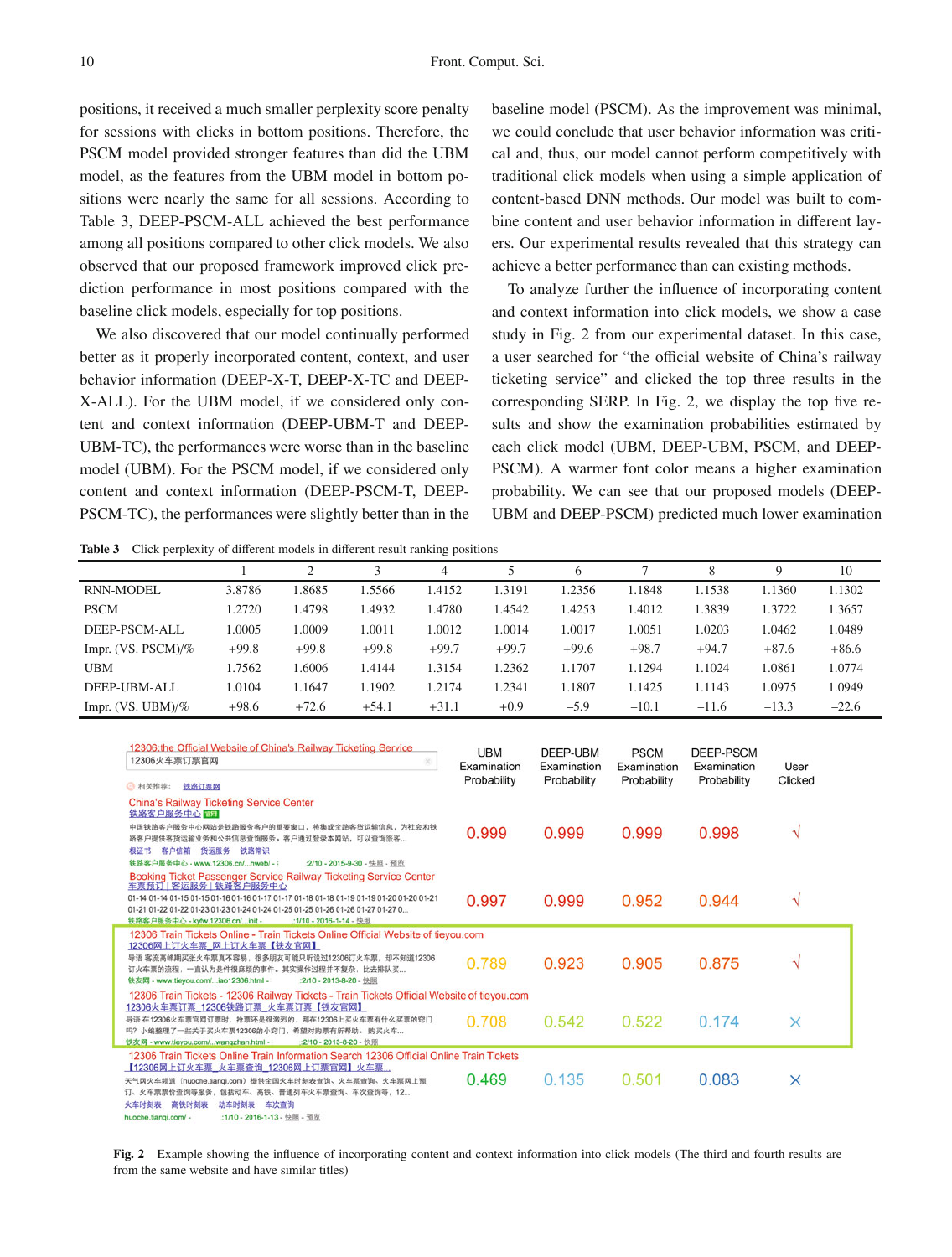| Model         | NDCG@3 | Improvement/ $%$         | NDCG@5 | Improvement/ $%$         |  |
|---------------|--------|--------------------------|--------|--------------------------|--|
| <b>UBM</b>    | 0.735  | $\overline{\phantom{0}}$ | 0.770  | $\overline{\phantom{a}}$ |  |
| DEEP-UBM-ALL  | 0.747  | $+1.5$ <sup>*</sup> )    | 0.797  | $+1.5$ <sup>**</sup> )   |  |
| <b>PSCM</b>   | 0.717  | $\overline{\phantom{0}}$ | 0.767  | $\overline{\phantom{0}}$ |  |
| DEEP-PSCM-ALL | 0.765  | $+6.7$ <sup>*</sup> )    | 0.799  | $+4.1$ <sup>*</sup> )    |  |

**Table 4** Relevance estimation performance for different models

Note: Paired t-test with  $p < 0.05$  is labeled by  $*$  and  $p < 0.01$  is labeled by  $**$ 

probabilities for the fourth result compared to those from UBM and PSCM. The reason is that the third and fourth results were actually derived from the same website, www.tieyou.com, and used very similar title descriptions ("12306 Train Tickets Online - Train Tickets Online [Official Website of tieyou.com]" VS. "12306 Train Tickets - 12306 Railway Tickets - Train Tickets [Official Website of tieyou.com]"). When our model considered this fact, it generated a much lower examination probability than did the baseline models for the fourth result. The lower examination probability in turn led to a lower click probability, and according to the user's actual click actions, our model actually generated a better click prediction than did the baseline model.

## 4.3 Evaluation of relevance estimation

The normalized discounted cumulative gain (NDCG, [44]) is a common metric for measuring the performance of ranking algorithms. Because each click model can provide its queryresult relevance prediction after training is completed, once we obtained the relevance label for each query-result pair, we could test the ranking performances using NDCG.

Because the click model layer in our model framework restricts the meaning of different nodes and because some nodes are restricted according to the estimated relevance, we used the output from these nodes as the relevance estimation of our model. Because the other baseline model RNN-MODEL does not have such relevance estimation nodes, we only tested the performance of four models in this experiment (UBM, PSCM, DEEP-UBM-ALL, and DEEP-PSCM-ALL).

We randomly sampled 600 queries in our dataset and recruited 11 professional assessors (who did not know the purpose of the work) to annotate the relevance scores of top results for each query. The annotation was performed with five grades ("Perfect," "Excellent," "Good," "Fair" and "Bad") as in most existing studies such as [45]. A pooling strategy was used to ensure that the top five results of each model were all labeled and that median voting was adopted to determine the relevance score if conflicts existed (at least three assessors were involved in each query-result pair annotation and we retained an odd number of assessors for each pair). After removing pornographic queries, we collected the relevance information of 333 distinct queries. Because multiple assessors participated in the labeling process, we used the Fleiss' kappa [46] to measure the agreement among the assessors. The kappa coefficient was 0.270, which means a fair level of agreement. Obtaining a lower agreement when more categories exist is natural. In our case, we had five categories (five grades). Therefore, we believe that this agreement was acceptable. Both the queries and annotated URLs will be available to the public after the double-blind review process.

Using the annotation results, we calculated the NDCG@*N* (*N*=3,5) scores for different models, and the results are shown in Table 4. We observed that our proposed models achieved statistically significant improvement in NDCG over the corresponding models. This means that by properly incorporating content and context information into click models, we could not only predict more accurate click probability but also generate a better relevance estimation.

## **5 Conclusion**

In this paper, we focused on improving search ranking performance based on user click-through behaviors. We began by reviewing existing efforts to construct different kinds of click models: position-based models, temporal models, and DNNs. We then proposed a novel framework for click models for general Web search based on CNN architecture. Unlike traditional probabilistic graphic model structures, our model was based on CNN, in which we properly incorporated content, context, and user behavior information in different layers to ensure that high-level user behavior features would not be "buried" by extensive content/context features. Our framework is sufficiently general to be adopted with most existing click models. In this study, we considered two common click models: UBM and PSCM. The experimental results on clickthrough data showed that our models outperform the existing models in terms of click prediction. We also conducted tests on query-result relevance estimation, and the experimental results showed that our models outperform existing models in terms of relevance estimation (NDCG).

This study proposed a general and flexible means of im-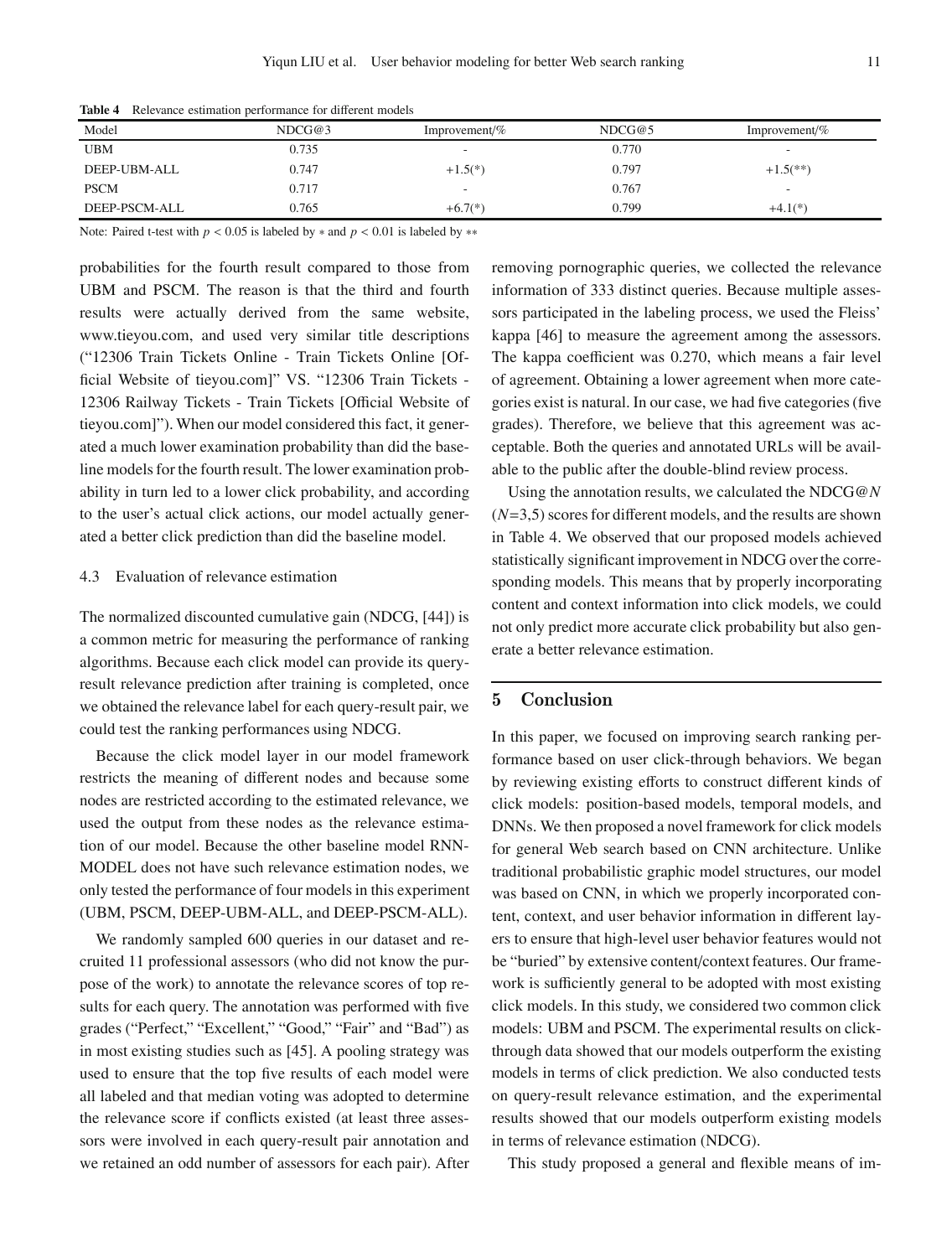proving click models to fit the ever-changing and increasingly complex search application scenarios. The proposed method can be further improved with respect to several aspects. For example, investigating how it can be adapted to a heterogeneous search environment (modeling the effects of vertical results in the ranking list, considering visual content information, etc.) would be interesting.

**Acknowledgements** This work was supported by the National Natural Science Foundation of China (Grant Nos. 61622208, 61732008, 61532011). It is also partly supported by Tsinghua University Initiative Scientific Research Program (2014Z21032) and the National Key Basic Research Program of China (973 Program) (2015CB358700).

# **References**

- 1. Joachims T, Granka L, Pan B, Hembrooke H, Gay G. Accurately interpreting clickthrough data as implicit feedback. In: Proceedings of the 28th Annual International ACM SIGIR Conference on Research and Development in Information Retrieval. 2005, 154–161
- 2. Craswell N, Zoeter O, Taylor M, Ramsey B. An experimental comparison of click position-bias models. In: Proceedings of ACM International Conference on Web Search and Data Mining. 2008, 87–94
- 3. Yue Y S, Patel R, Roehrig H. Beyond position bias: examining result attractiveness as a source of presentation bias in clickthrough data. In: Proceedings of the 19th ACM International Conference on World Wide Web. 2010, 1011–1018
- 4. Wang C, Liu Y Q, Zhang M, Ma S P, Zheng M H, Qian J, Zhang K. Incorporating vertical results into search click models. In: Proceedings of the 36th ACM International ACM SIGIR Conference on Research and Development in Information Retrieval. 2013, 503–512
- 5. Guo F, Liu C, Wang Y M. Efficient multiple-click models in web search. In: Proceedings of the 2nd ACM International Conference on Web Search and Data Mining. 2009, 124–131
- 6. Dupret G E, Piwowarski B. A user browsing model to predict search engine click data from past observations. In: Proceedings of the 31st Annual International ACM SIGIR Conference on Research and Development in Information Retrieval. 2008, 331–338
- 7. Chapelle O, Zhang Y. A dynamic Bayesian network click model for Web search ranking. In: Proceedings of the 18th ACM International Conference on World Wide Web. 2009, 1–10
- 8. Liu Z Y, Liu Y Q, Zhou K, Zhang M, Ma S P. Influence of vertical result in Web search examination. In: Proceedings of the 38th International ACM SIGIR Conference on Research and Development in Information Retrieval. 2015, 193–202
- 9. Wang C, Liu Y Q, Wang M, Zhou K, Nie J Y, Ma S P. Incorporating non-sequential behavior into click models. In: Proceedings of the 38th International ACM SIGIR Conference on Research and Development in Information Retrieval. 2013, 283–292
- 10. Kaisser M, Hearst M, Lowe J. Improving search results quality by customizing summary lengths. In : Proceedings of the 46th Annual Meeting of the Association for Computational Linguistics: Human Language Technlogies (ACLHLT'08). 2008
- 11. Kanungo T, Orr D. Predicting the readability of short Web summaries.

In: Proceedings of the International Conference on Web Search and Web Data Mining. 2009, 325–326

- 12. Carbonell J, Goldstein J. The use of MMR, diversity-based reranking for reordering documents and producing summaries. In: Proceedings of the 21st Annual International ACM SIGIR Conference on Research and Development in Information Retrieval. 1998, 335–336
- 13. Clarke C L A, Kolla M, Cormack G V, Vechtomova O, Ashkan A, Büttcher S, MacKinnon I. Novelty and diversity in information retrieval evaluation. In: Proceedings of the 31st Annual International ACM SIGIR Conference on Research and Development in Information Retrieval. 2008, 659–666
- 14. Wang H N, Zhai C X, Dong A L, Chang Y. Content-aware click modeling. In: Proceedings of the 23rd International World-Wide Web Conference. 2013, 175–176
- 15. Schmidhuber J. Deep learning in neural networks: an overview. Neural Networks, 2015, 61: 85–117
- 16. Yu L, Hermann K N, Blunsom P, Pulman S. Deep learning for answer sentence selection. In: Proceedings of NIPS Deep Learning and Representation Learning Workshop. 2014, 393–402
- 17. Kim Y. Convolutional neural networks for sentence classification. In: Proceedings of the 2014 Conference on Empirical Methods in Natural Language Processing (EMNLP). 2014, 1746–1751
- 18. Huang P S, He X D, Gao J F, Deng L, Acero A, Heck L. Learning deep structured semantic models for Web search using clickthrough data. In: Proceedings of the 22nd ACM International Conference on Information and Knowledge Management. 2013, 2333–2338
- 19. Severyn A, Moschitti A. Learning to rank short text pairs with convolutional deep neural networks. In: Proceedings of the 38th International ACM SIGIR Conference on Research and Development in Information Retrieval. 2015, 373–382
- 20. Liu Q, Yu F, Wu S, Wang L. A convolutional click prediction model. In: Proceedings of the 24th ACM International on Conference on Information and Knowledge Management. 2015, 1743–1746
- 21. Guo F, Liu C, Kannan A, Minka T, Taylor M J, Wang Y M, Faloutsos C. Click chain model in Web search. In: Proceedings of International Conference on World Wide Web. 2009, 11–20
- 22. Buscher G, Van Elst L, Dengel A. Segment-level display time as implicit feedback: a comparison to eye tracking. In: Proceedings of the 32nd International ACM SIGIR Conference on Research and Development in Information Retrieval. 2009, 67–74
- 23. Smucker M D, Clarke C L A. Time-based calibration of effectiveness measures. In: Proceedings of the 35th International ACM SIGIR Conference on Research and Development in Information Retrieval. 2012, 95–104
- 24. Fox S, Karnawat K, Mydland M, Dumais S, White T. Evaluating implicit measures to improve Web search. ACM Transactions on Information Systems, 2005, 23(2): 147–168
- 25. White R W, Kelly D. A study on the effects of personalization and task information on implicit feedback performance. In: Proceedings of the 15th ACM International Conference on Information and Knowledge Management. 2006, 297–306
- 26. Agichtein E, Brill E, Dumais S. Improving Web search ranking by incorporating user behavior information. In: Proceedings of the 29th Annual International ACM SIGIR Conference on Research and Development in Information Retrieval. 2006, 19–26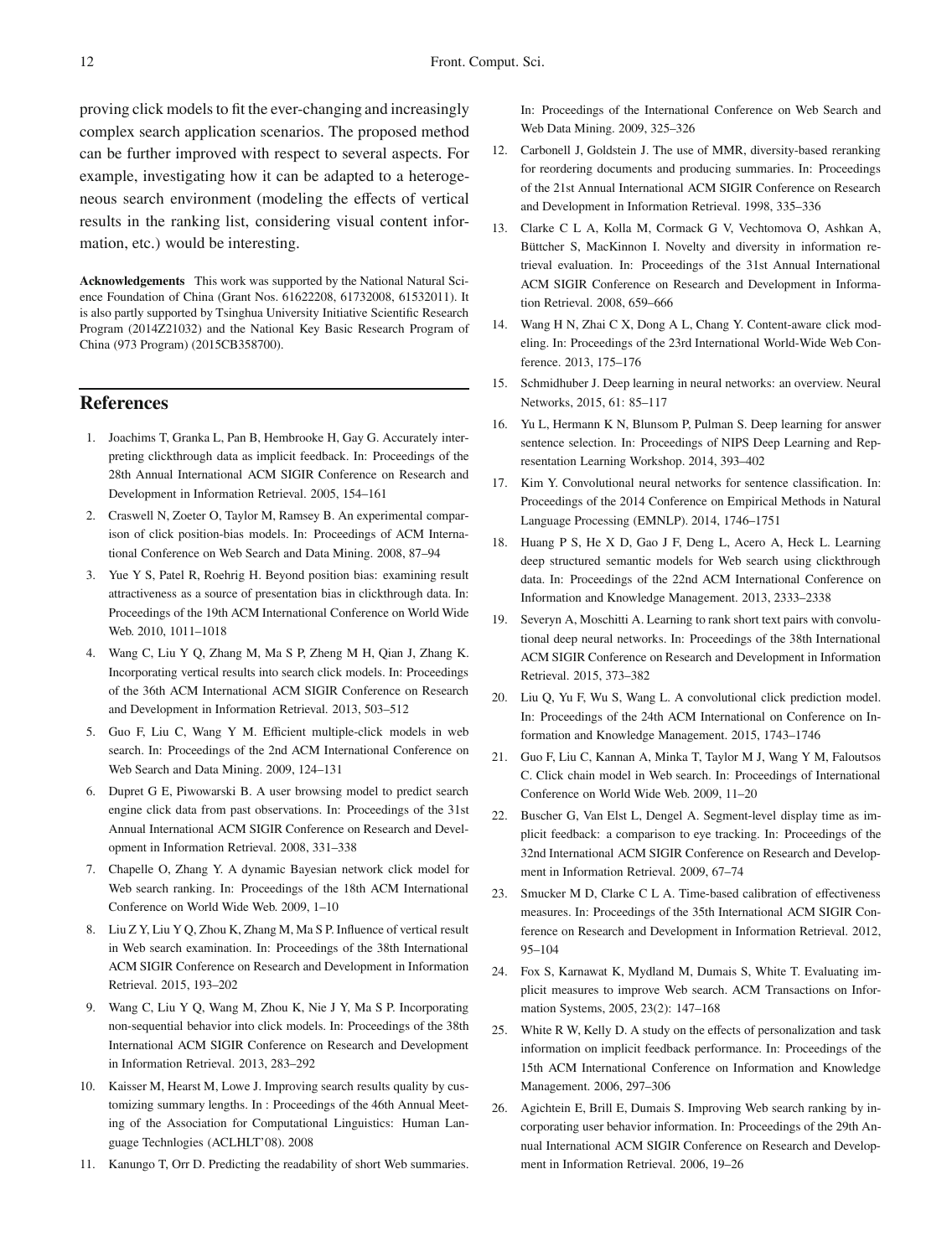- 27. Xu W H, Manavoglu E, Cantu-Paz E. Temporal click model for sponsored search. In: Proceedings of the 33rd International ACM SIGIR Conference on Research and Development in Information Retrieval. 2010, 106–113
- 28. Wang K S, Gloy N, Li X L. Inferring search behaviors using partially observable Markov (POM) model. In: Proceedings of the 3rd ACM International Conference on Web Search and Data Mining. 2010, 211– 220
- 29. Xu D Q, Liu Y Q, Zhang M, Ma S P, Ru L Y. Incorporating revisiting behaviors into click models. In: Proceedings of the 5th ACM International Conference on Web Search and Data Mining. 2012, 303–312
- 30. Liu Y Q, Xie X H, Wang C, Nie J Y, Zhang M, Ma S P. Time-aware click model. ACM Transactions on Information Systems, 2016, 35(3): 24–34
- 31. Salakhutdinov R, Hinton G. Semantic hashing. International Journal of Approximate Reasoning, 2009, 50(7): 969–978
- 32. Socher R, Huval B, Manning C D, Ng A Y. Semantic compositionality through recursive matrix-vector spaces. In: Proceedings of the Joint Conference on Empirical Methods in Natural Language Processing and Computational Natural Language Learning. 2012, 1201–1211
- 33. Tur G, Deng L, Hakkani-Tür D, He X D. Towards deeper understanding: deep convex networks for semantic utterance classification. In: Proceedings of IEEE International Conference on Acoustics, Speech and Signal Processing. 2012, 5045–5048
- 34. Shen Y L, He X D, Gao J F, Deng L, Mesnil G. Learning semantic representations using convolutional neural networks for Web search. In: Proceedings of the 23rd International Conference on World Wide Web. 2014, 373–374
- 35. Zhang Y Y, Dai H J, Xu C, Feng J, Wang T F, Bian J, Wang B, Liu T Y. Sequential click prediction for sponsored search with recurrent neural networks. In: Proceedings of the 28th AAAI Conference on Artificial Intelligence. 2014, 133–134
- 36. Borisov A, Markov I, de Rijke M, Serdyukov P. A neural click model for Web search. In: Proceedings of the 25th International Conference on World Wide Web. 2016, 531–541
- 37. Kalchbrenner N, Grefenstette E, Blunsom P. A convolutional neural network for modelling sentences. In: Proceedings of the 52nd Annual Meeting of the Association for Computational Linguistics. 2014
- 38. Mikolov T, Sutskever I, Chen K, Corrado G S, Dean J. Distributed representations of words and phrases and their compositionality. In: Proceedings of the Neural Information Processing Systems Conference. 2013, 3111–3119
- 39. Nair V, Hinton G E. Rectified linear units improve restricted boltzmann machines. In: Proceedings of the 27th International Conference on Machine Learning. 2010, 807–814
- 40. Wan L, Zeiler M, Zhang S X, Cun Y L, Fergus R. Regularization of neural networks using dropconnect. In: Proceedings of the 30th International Conference on Machine Learning. 2013, 1058–1066
- 41. Bordes A, Weston J, Usunier N. Open question answering with weakly supervised embedding models. In: Proceedings of Joint European Conference on Machine Learning and Knowledge Discovery in Databases. 2014, 165–180
- 42. Echihabi A, Marcu D. A noisychannel approach to question answering. In: Proceedings of the 41st Annual Meeting on Association for Computational Linguistics. 2003, 16–23
- 43. Chen D Q, Chen W Z, Wang J X, Chen Z, Yang Q. Beyond ten blue links: enabling user click modeling in federated web search. In: Proceedings of the 5th ACM International Conference on Web Search and Data Mining. 2012, 463–472
- 44. Järvelin K, Kekäläinen J. Cumulated gain-based evaluation of IR techniques. ACM Transactions on Information Systems, 2002, 20(4): 422– 446
- 45. Yang H, Mityagin A, Svore K M, Markov S. Collecting high quality overlapping labels at low cost. In Proceedings of the 33rd International ACM SIGIR Conference on Research and Development in Information Retrieval. 2010, 459–466
- 46. Landis J R, Koch G G. The measurement of observer agreement for categorical data. Biometrics, 1977, 33(1): 159–174



Yiqun Liu is an associate professor at the Department of Computer Science and Technology, Tsinghua University, China. His major research interests are in Web search, user behavior analysis, and natural language processing. He serves as co-Editor-in-chief of Frontiers and Trends of Information Retrieval (FnTIR), Program

Co-chair of SIGIR2018, Short Paper Co-chair of SIGIR2017, Program Co-chair of NTCIR-13, General Co-chair of AIRS2016 as well as (senior) program committee members of a number of important international academic conferences including SIGIR, WWW, AAAI, ACL and IJCAI. In 2016, he was supported by NSFC as an Outstanding Young Scholar (2017–2019).



Chao Wang is now working as a researcher at Baidu.com since he obtained his PhD degree from TsinghuaUniversity, China in 2016. His major research interests are in Web search and user behavior analysis. He has published a number of high quality papers in top-tier academic conference and journals such as SIGIR, CIKM and TOIS.

He also received the best paper honorable mention award of SI-GIR2015



Min Zhang is an associate professor in the Department of Computer Science and Technology, Tsinghua University, China. She specializes in Web search and recommendation and Web user modeling. Currently she is also the vice director of State Key Lab. of Intelligent Technology and